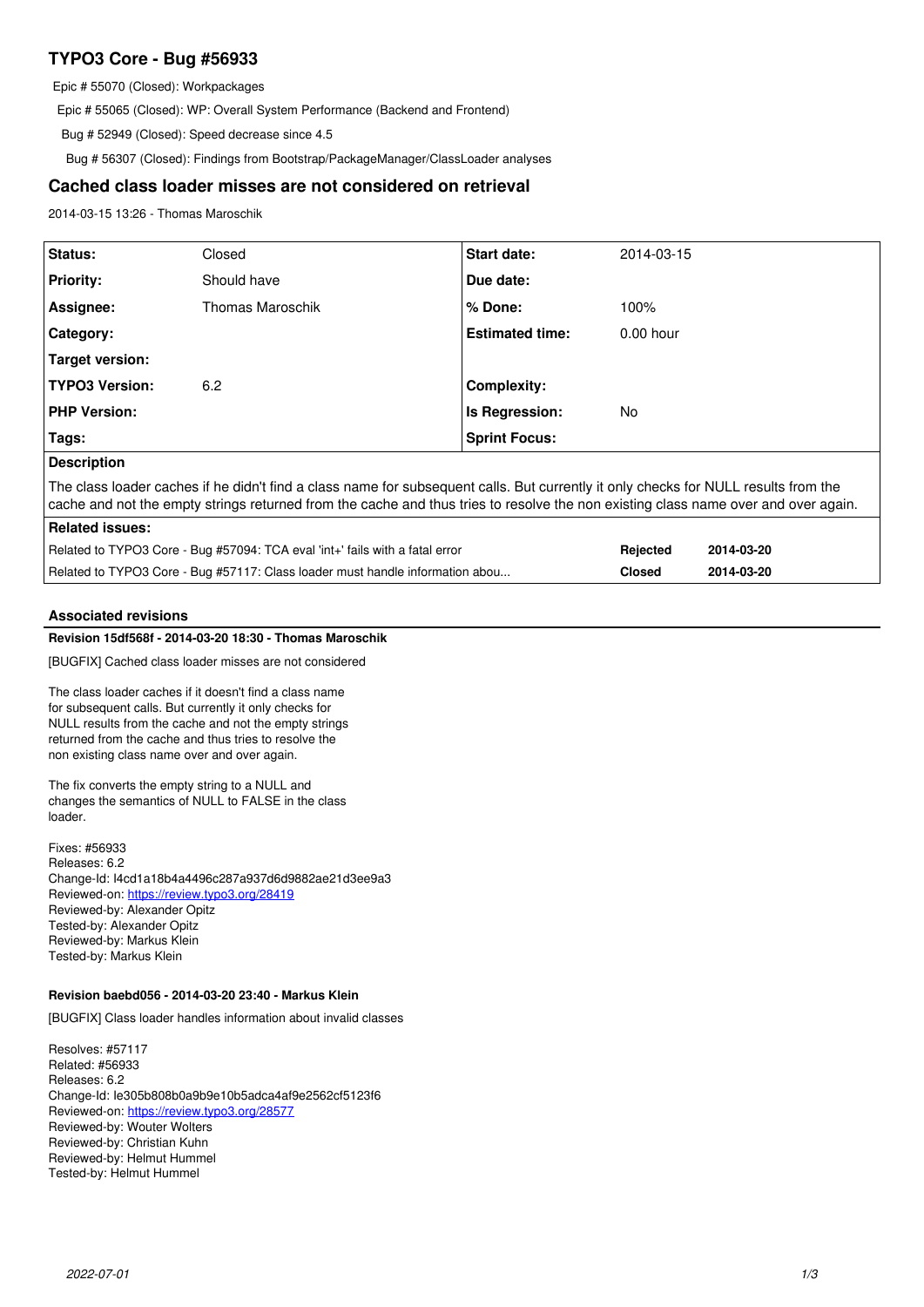### **Revision 274e7eea - 2014-03-21 11:32 - Helmut Hummel**

[FOLLOWUP] Class loader handles invalid classes

The check if we have class information can be simplified to !empty()

Resolves: #57117 Related: #56933 Releases: 6.2 Change-Id: I8532b26142cc39da2b9bcca9880df715da57d59e Reviewed-on:<https://review.typo3.org/28596> Reviewed-by: Frans Saris Reviewed-by: Markus Klein Tested-by: Markus Klein Reviewed-by: Stefan Neufeind Reviewed-by: Helmut Hummel Tested-by: Helmut Hummel

#### **History**

#### **#1 - 2014-03-15 13:29 - Gerrit Code Review**

*- Status changed from Accepted to Under Review*

Patch set 1 for branch **master** of project **Packages/TYPO3.CMS** has been pushed to the review server. It is available at <https://review.typo3.org/28419>

#### **#2 - 2014-03-15 13:31 - Gerrit Code Review**

Patch set 2 for branch **master** of project **Packages/TYPO3.CMS** has been pushed to the review server. It is available at <https://review.typo3.org/28419>

#### **#3 - 2014-03-15 13:32 - Gerrit Code Review**

Patch set 3 for branch **master** of project **Packages/TYPO3.CMS** has been pushed to the review server. It is available at <https://review.typo3.org/28419>

### **#4 - 2014-03-16 11:42 - Gerrit Code Review**

Patch set 4 for branch **master** of project **Packages/TYPO3.CMS** has been pushed to the review server. It is available at <https://review.typo3.org/28419>

### **#5 - 2014-03-16 11:44 - Gerrit Code Review**

Patch set 5 for branch **master** of project **Packages/TYPO3.CMS** has been pushed to the review server. It is available at <https://review.typo3.org/28419>

### **#6 - 2014-03-18 11:28 - Gerrit Code Review**

Patch set 6 for branch **master** of project **Packages/TYPO3.CMS** has been pushed to the review server. It is available at <https://review.typo3.org/28419>

#### **#7 - 2014-03-18 11:34 - Gerrit Code Review**

Patch set 7 for branch **master** of project **Packages/TYPO3.CMS** has been pushed to the review server. It is available at <https://review.typo3.org/28419>

#### **#8 - 2014-03-18 13:14 - Gerrit Code Review**

Patch set 8 for branch **master** of project **Packages/TYPO3.CMS** has been pushed to the review server. It is available at <https://review.typo3.org/28419>

#### **#9 - 2014-03-18 20:23 - Gerrit Code Review**

Patch set 9 for branch **master** of project **Packages/TYPO3.CMS** has been pushed to the review server. It is available at <https://review.typo3.org/28419>

# **#10 - 2014-03-20 17:40 - Gerrit Code Review**

Patch set 10 for branch **master** of project **Packages/TYPO3.CMS** has been pushed to the review server. It is available at <https://review.typo3.org/28419>

### **#11 - 2014-03-20 18:07 - Gerrit Code Review**

Patch set 11 for branch **master** of project **Packages/TYPO3.CMS** has been pushed to the review server.